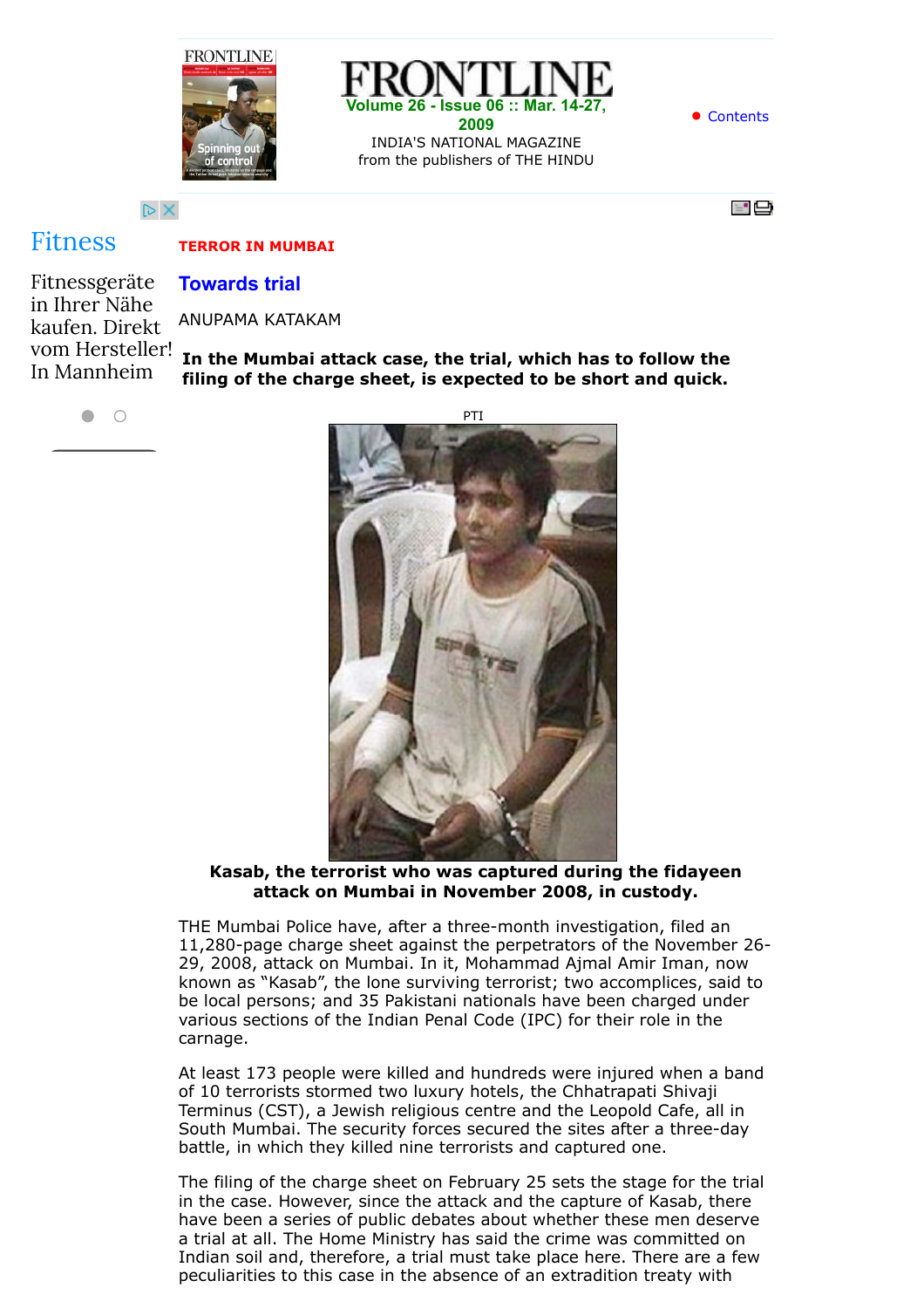Pakistan and they will be tackled when the trial begins.

Kasab still does not have a lawyer to defend him. Two lawyers who volunteered were threatened and beaten up. The trial cannot start without someone representing Kasab, says a defence lawyer. Kasab has been given an Urdu version of the charge sheet, but his appearance in court is doubtful given the security risks involved. While Indian law does not allow trial in absentia, video conference in a special court is possible in high-profile cases, according to the lawyer.

"The trial and conviction will be purely symbolic in this case," he said, and added: "In my view, we should not extend Indian fundamental rights to Kasab. He is not an Indian. It's a waste of resources and time. The only angle is that the government gains because by trying Kasab it is assuring the public that it is doing something." This attack could not be compared with the 1993 Mumbai serial blasts, he said. Indians planted the bombs, so the law and rights of the land applied to them.

Rakesh Maria, Joint Commissioner of Police (Crime) and the only spokesperson for the 26/11 attacks case, said Kasab had sought help from the Pakistan High Commission but had not been provided assistance so far. "He will be produced before the honourable court on March 9 and they will provide him with legal assistance if he has not got any by then," Maria said. As for the trial, he said, it had to take place because the crime was committed on Indian territory.

Public prosecutor Ujwal Nikam told the media after filing the charge sheet that he was confident the trial would end within six months. Incidentally, Nikam was also the public prosecutor in the 1993 serial bombings case. That trial went on for 13 years and ended in 2007.

#### Charge sheet revelations

A 47-page synopsis of the charge sheet given to the media does not contain the confessions of Kasab. While much of the matter in the charge sheet is already in the public domain, the confessions are expected to give more details of the motive, planning and execution of the terror attack.

In the charge sheet, Kasab and the two reportedly Indian hands, Fahim Ansari and Sabahuddin Ahmed, and the nine dead terrorists have been charged with 25 crimes, including



**Public prosecutor Ujwal Nikam shows a copy of the charge sheet.**

• Encouraging, instigating and waging war against the Government of India;

- Ruthlessly murdering Indian as well as foreign nationals;
- Setting afire private property with an intention to destroy;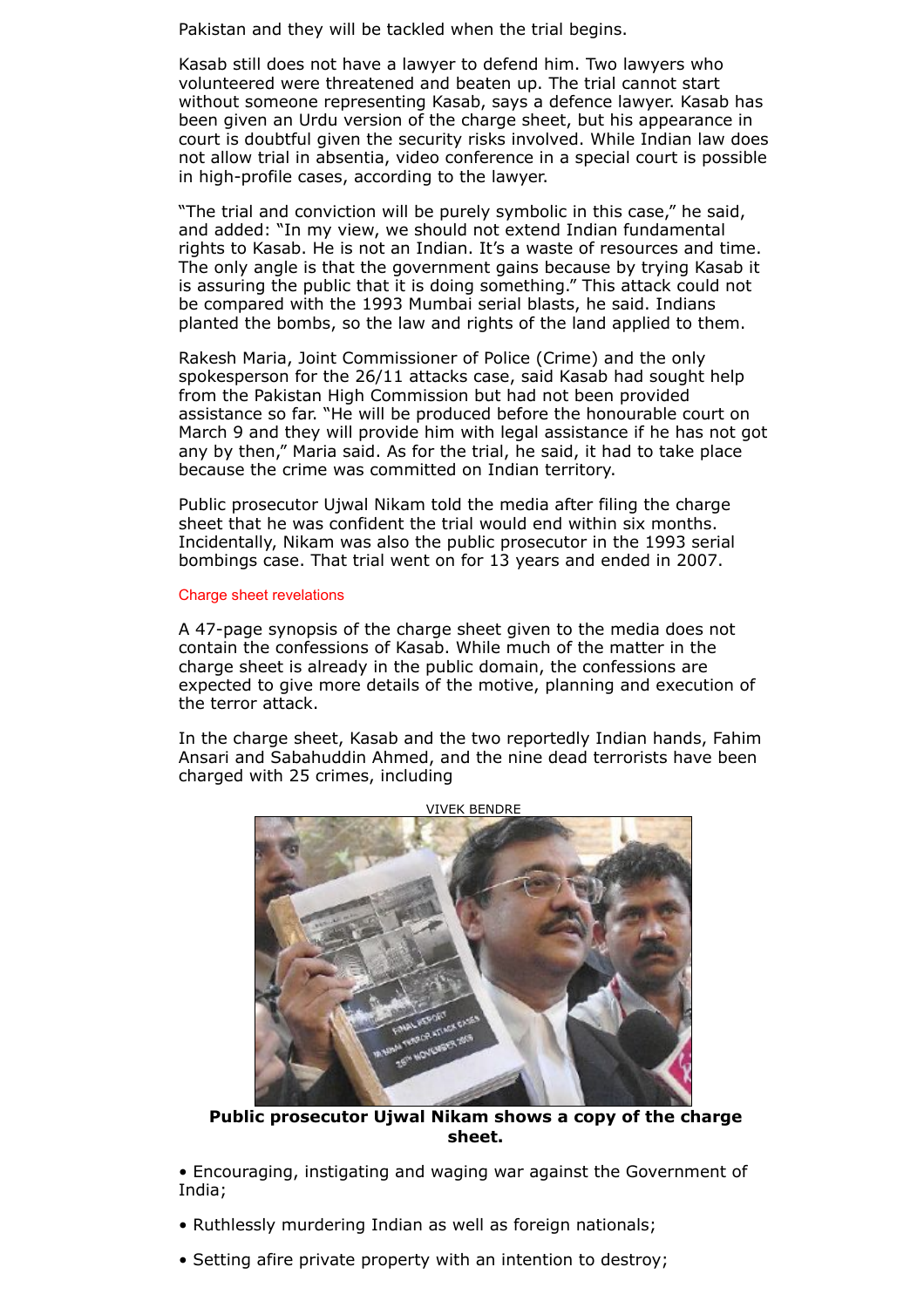• Trespassing without any right, for murdering or for an attempt to murder;

- Preventing a public servant from performing his lawful duty by threatening and harming him seriously;
- Kidnapping and keeping Indian as well foreign nationals captive for achieving objectives;
- Destruction of property belonging to the Indian Railways;
- Attacking passengers of the Indian Railways and killing them;
- Possessing, transporting and exploding dangerous explosives;
- Damaging public property;
- Illegally entering India without valid travel documents;

• Being a member of the banned Lashkar-e-Taiba (LeT) organisation and committing illegal deeds, using explosives, hand grenades, firearms, and so on, and executing terrorist attacks; and

• Procuring SIM cards using fake documents and cheating the vendor.

They have been charged under the Explosives Act (Section 6-A, 9-B), the Explosive Substances Act (Sections 3, 4,5,6), the Prevention of Damage to Public Property Act, the newly passed Unlawful Activities Prevention Act and the Bombay Police Act, and under various sections of the IPC, including that for waging war (Section 121).

The charge sheet begins with the boat ride from Karachi to Mumbai and describes methodically what happened and how. Much of this information is already in the public domain. However, following the collection of evidence and material used by the attackers, and their subsequent verification by the forensic laboratories, the charge sheet puts down, officially and conclusively, what has been reported in the media and stated by officials in the past three months.

For instance, it categorically states that the men came from Pakistan, and that it was the LeT that planned and executed the attack. It details the sequence of events and the entire operation in each location. In doing so, it debunks conspiracy theories such as the one that Anti-Terrorism Squad chief Hemant Karkare was killed by some "other" groups because of his investigations into the September 29, 2008, Malegaon blast case.

Investigating officials said they put together the charge sheet on the basis of the evidence collected from the boat, mv Kuber, that the terrorists hijacked, the five targeted sites and approximately 150 eyewitness accounts.



Part of larger design

**At the Chhatrapati Shivaji Terminus on November 26, constable**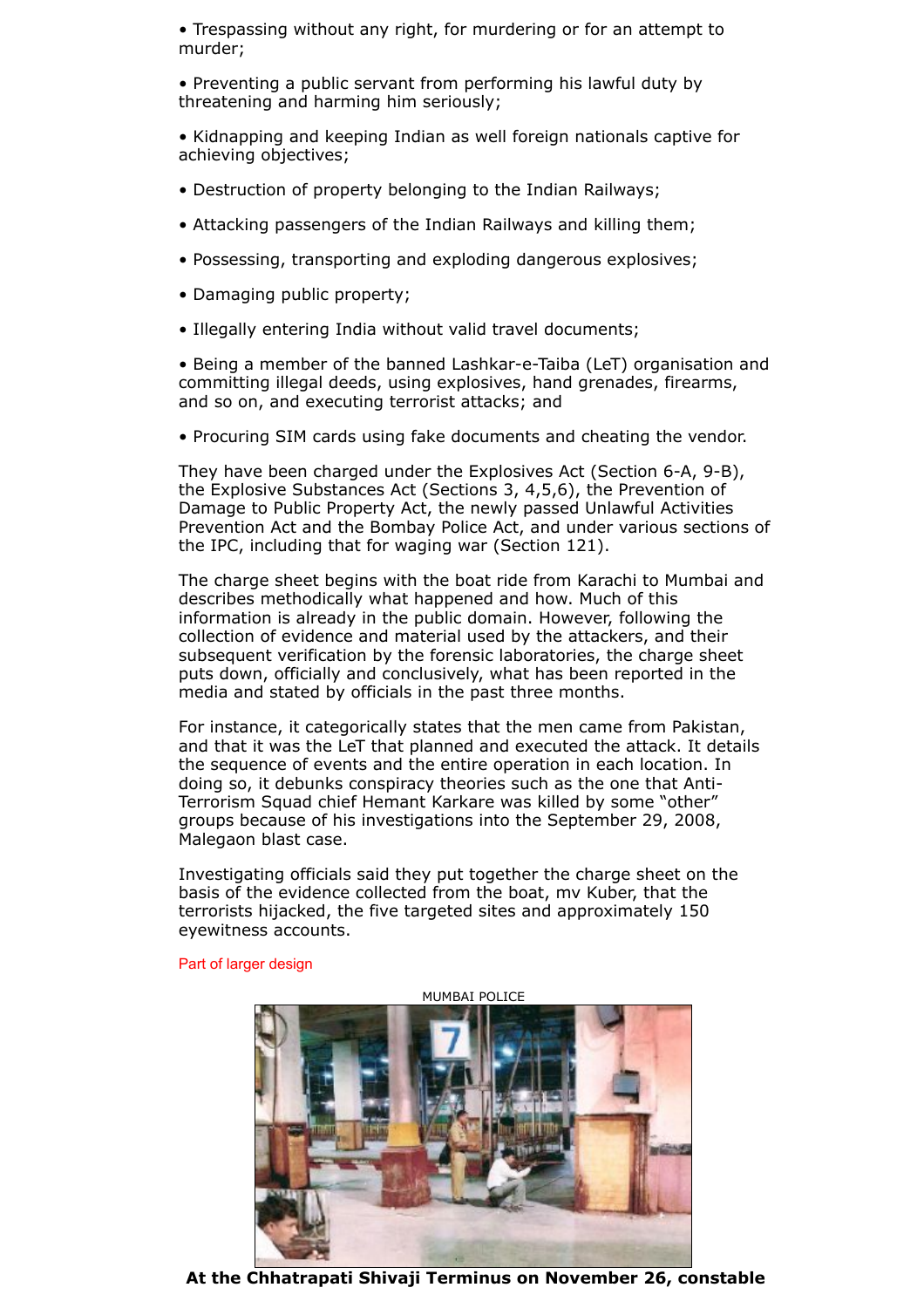### **Ambadas Pawar takes aim at the terrorists. Pawar (also inset), who was shot dead by Kasab, was awarded the Kirti Chakra.**

The charge sheet states that the attack on Mumbai was part of a larger design to wage war on India. It has the names of 35 persons from Pakistan who belong to the LeT. These men aided and abetted the execution of the attacks after meticulous planning and training between December 2007 and November 2008 in Pakistan.

The charge sheet states that the training modules, on a graduating scale, were held at, among other places, Muridke, Manshera, Muzaffarabad, Azizabad and Paanch Teni in Pakistan and Pakistanoccupied Kashmir. The 10 terrorists underwent a gruelling training schedule and graduated with flying colours in every phase, and were handpicked for the execution of this audacious mission.

The charge sheet says the men were so highly indoctrinated that there was no hesitation on their part to become "fidayeen" or a terrorist who fights until death.

The names of the 10 were got from the identity cards found on them. They were grouped in sets of two called "buddy pairs". According to the plan, each pair would target one location. Eventually, one pair would join another at the Taj Hotel and the four of them would conduct the operation. Four terrorists were found dead at the Taj when the hotel was secured, perhaps an indication that their planning did not fail.

#### Local assistance

Lawyers for Fahim Ansari and Sabahuddin Ahmed say that these men did not realise the enormity of the crime they were committing. The charge sheet, however, states that without their assistance, particularly in handing over to the LeT detailed maps of the city, this attack perhaps would not have taken place.

The group had a sizable amount of ammunition. Each person was carrying an AK-47 and ample amounts of ammunition. They had on them RDX-laden improvised explosive devices (IEDs) and hand grenades. Each of the pairs had a GPS (global positioning system) device to help them navigate within the city and within the targets. Each had a mobile telephone handset with Indian numbers and a satellite phone to receive instructions. The group also carried plenty of dry fruits.

The charge sheet says: "Both the terrorists and the co-conspirators were in communication with each other and briefing each other in real time as regards the developments during the ongoing operations." Forty-one calls were made from the Taj Hotel, 62 from the Trident, and 181 from Nariman House. The police traced the incoming and outgoing phone calls to a VoIP (Voice over Internet Protocol) number in the United States. It was through this account the conspirators and terrorists communicated. The person who set up the account is among the 35 wanted men.

Interestingly, Kasab played a central role in the entire attack. It was Kasab who beheaded the navigator of the fishing trawler "by slitting his throat in an absolutely inhuman and ruthless manner…" says the charge sheet. It was he and his "buddy" partner, Ismail Khan, who attacked the CST, killing 52 people – which had the highest death toll among the five targets. The duo was responsible for ambushing Karkare's car and killing him and two senior police officers, Vijay Salaskar and Ashok Khamte. It was Kasab whose image was caught on camera by a news photographer and splashed across the media during the attack.

According to Maria, Kasab is "only 21 years old and is highly indoctrinated". He comes from an extremely poor family in Faridkot village in Pakistan. He was educated up to class four, following which he did some small jobs before getting sucked into the world of fundamentalism and terror. Kasab's case is typical of the many boys who get preyed on by terror groups for indoctrination because they have few